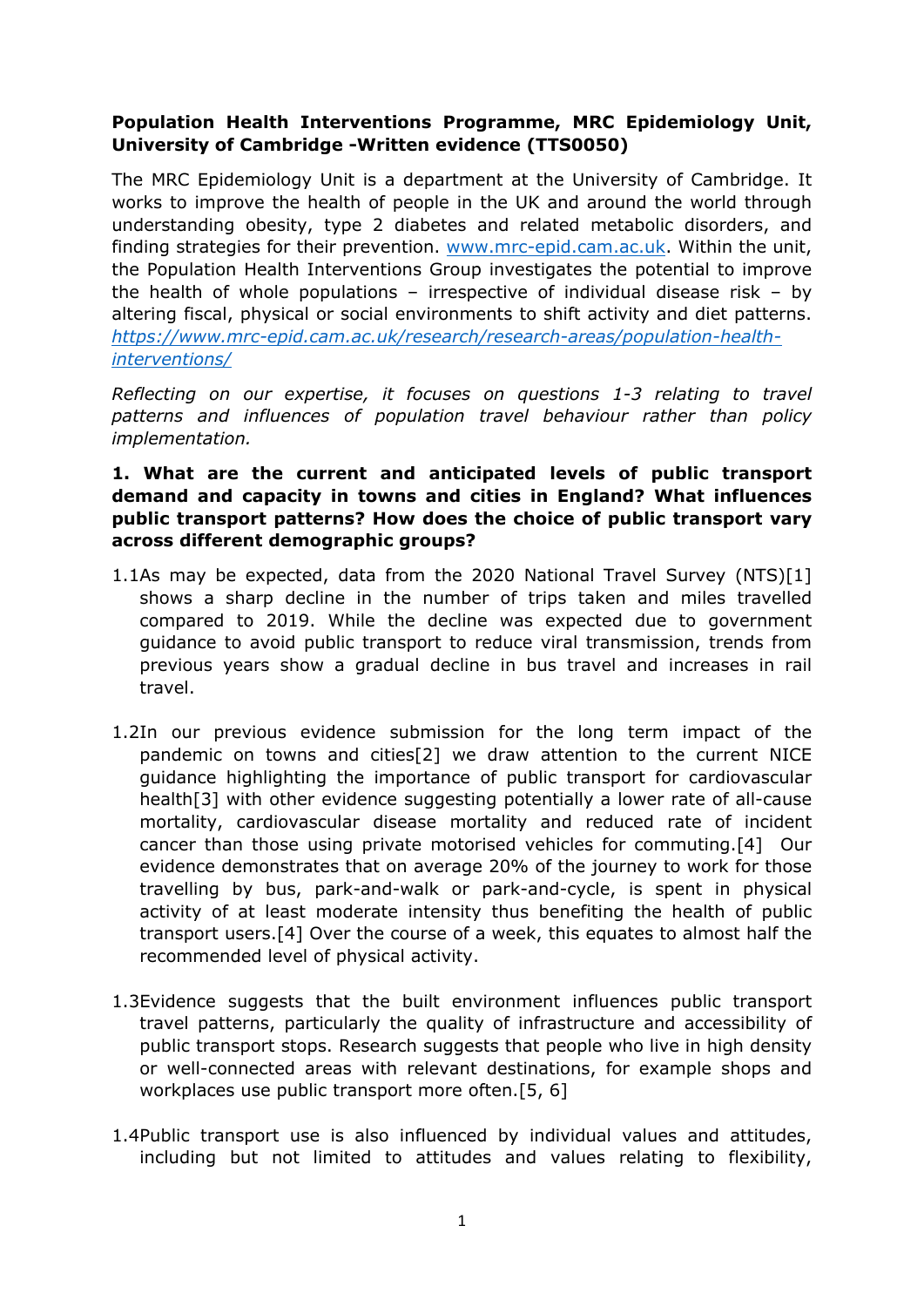predictability, travel cost and time.[6] Personal considerations such as air pollution exposure and health benefits also influence travel choices.[6]

1.5Public transport provides important access to amenities and services for disadvantaged groups and areas, and evidence that deprived populations use public transport and walking more common as a commute mode in more deprived populations compared to less deprived.[7] Indeed evidence suggests that car ownership, which is socio-demographically patterned, is one of the biggest factors that influence public transport use, with people who own a car less likely to use public transport.[5]

# **2. How might public transport patterns shift in the next 10 years? What impact could digitalisation and the COVID-19 pandemic have on travel patterns in the long term?**

- 2.1The Covid-19 pandemic has had a major impact on public transport ridership levels, and disrupted the provision and operations of services. Recent data[8] shows that levels of private car use have now returned almost to the same levels as before the pandemic but public transport use is still markedly lower.
- 2.2Evidence suggests that there may now be a change in the profile of public transport users compared to pre-pandemic.[9] For example, a survey by the Department for Transport (conducted May/June 2021) found that there was an increase in the proportion of young adults using public transport (e.g. 16- 34 years olds increased from 39% to 59% of train users), whereas middleaged and older groups and those with a disability accounted for a smaller proportion of users than pre-pandemic. [9]
- 2.3It is possible that individuals will move from using public transport to private vehicles due to an enduring perceived risk to health and changes in habits. Public transport is often part of a multi-modal trip, including walking or cycling. Potential improvements such as those outlined in the NICE guidance on physical activity and the environment,[3] could focus on the experience of the journey.
- 2.4Commuting activity has changed as a result of government social distancing guidance and facilitated by access to technology. In the DfT survey[9], many of those employed expected to travel to their workplace less often than before the pandemic. It is likely that there may be a persistent preference for remote or hybrid working beyond the pandemic which could impact the frequency of public transport usage. However, this may vary across subgroups of the population, with many low income workers and young people being less likely to be able to work from home [7, 10].
- 2.5Changes in how people travel to purchase food and supplies may have been impacted in the longer-term by the pandemic, with a new familiarity and reliance on digital online delivery services and using shops closer to home than before the pandemic. [9,10]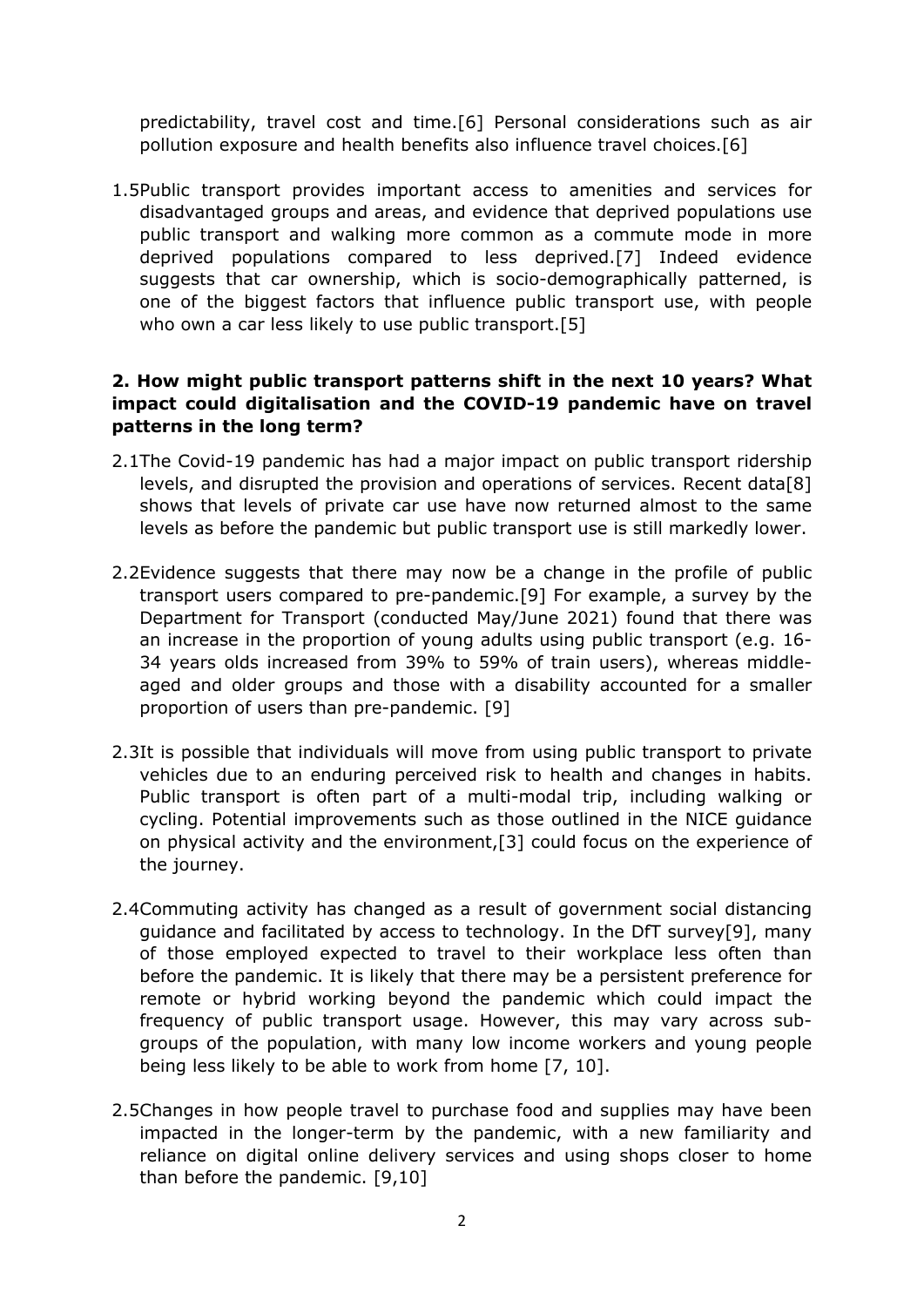# **What can be done to improve connectivity across public transport modes? How could better integration be delivered in urban areas outside London?**

- 3.1Public transport is often one part of a multi-modal trip, with other transport modes often used to connect public transport hubs to journey origins or destinations. It is important to consider that the factors influencing each mode of transport in a trip can be different.[6] For example, the factors influencing walking include safety, neighbourhood attractiveness and outdoor spaces. Improvements targeting these factors are outlined in NICE guidance. For example, recommendations suggest ensuring new or refurbished footpaths and cycle paths link to existing routes and destinations.[3] The NICE guidance on physical activity and the environment provides extensive recommendations for enhancing routes to facilitate walking, cycling and public transport use as part of a longer journey.
- 3.2Public transport use is often associated with not owning a car or low levels of car ownership and approaches to discourage car use or car ownership can be used in tandem with approaches to promote public transport use. Some approaches include addressing the availability and cost of car parking or limiting motorised vehicles in high density areas.[6]

#### **References**

- 1. Department for Transport, 2021. National Travel Survey, 2020. Department for Transport, London.
- 2. [https://www.cedar.iph.cam.ac.uk/wp-content/uploads/2021/10/Long](https://www.cedar.iph.cam.ac.uk/wp-content/uploads/2021/10/Long-term-impacts-of-COVID-towns-and-cities-MRC-Epid-June21.pdf)[term-impacts-of-COVID-towns-and-cities-MRC-Epid-June21.pdf](https://www.cedar.iph.cam.ac.uk/wp-content/uploads/2021/10/Long-term-impacts-of-COVID-towns-and-cities-MRC-Epid-June21.pdf)
- 3. NICE, 2018. Physical activity and the environment. NICE Guidance [NG90] [https://www.nice.org.uk/guidance/ng90](https://www.nice.org.uk/guidance/ng90%20Accessed%2009/03/2022) [Accessed](https://www.nice.org.uk/guidance/ng90%20Accessed%2009/03/2022) [09/03/2022](https://www.nice.org.uk/guidance/ng90%20Accessed%2009/03/2022)
- 4. Ogilvie D, Panter J, Guell C, Jones A, Mackett R, Griffin S. Health impacts of the Cambridgeshire Guided Busway: a natural experimental study. Southampton (UK): NIHR Journals Library; 2016. PMID: 26764445.
- 5. Aditjandra, P. T., Cao, X., & Mulley, C. (2016). Exploring changes in public transport use and walking following residential relocation: A British case study. *Journal of Transport and Land Use*, *9*(3), 77-95.
- 6. Gascon, M., Marquet, O., Gràcia-Lavedan, E., Ambròs, A., Götschi, T., de Nazelle, A. & Nieuwenhuisjen, M. J. (2020). What explains public transport use? Evidence from seven European cities. *Transport Policy*, *99*, 362-374.
- 7. Goodman, A. (2013). Walking, cycling and driving to work in the English and Welsh 2011 census: trends, socio-economic patterning and relevance to travel behaviour in general. *PloS one*, *8*(8), e71790.
- 8. Transport use during the coronavirus (COVID-19) pandemic https://www.gov.uk/government/statistics/transport-use-during-thecoronavirus-covid-19-pandemic
- 9. Department for Transport. All change? Travel tracker. Wave 5 report. May-June 2021.